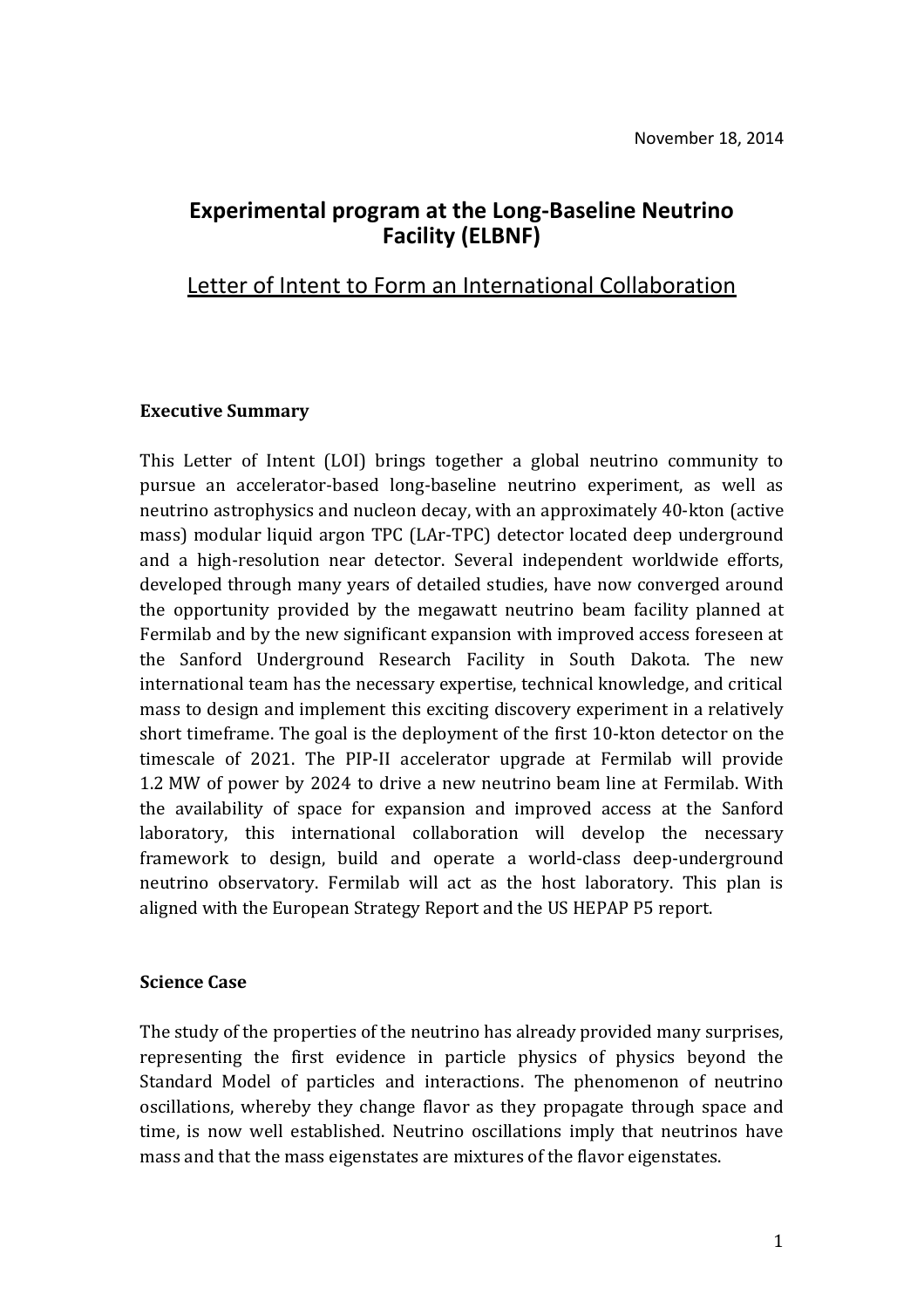With the exception of the possible hints for the existence of sterile neutrinos, the current data can be described in terms of the three-neutrino paradigm, in which the quantum-mechanical mixing of three mass eigenstates produces the three known neutrino-flavor states. The mixing is described by the Pontecorvo-Maki-Nakagawa-Sakata (PMNS) matrix.

Speculations on the origin of neutrino masses are wide-ranging. An attractive possibility is that neutrino masses are related to a new ultra-high-energy scale that may be associated with the unification of matter and forces. Such theories are able to describe the absence of antimatter in the Universe in terms of the properties of ultra-heavy particles as well as offering a description of cosmological inflation in terms of the phase transitions associated with the breaking of symmetries that pertain at the ultra-high-energy scale. Piecing together the neutrino-mass puzzle will require more precise and detailed experimental information. Long-baseline neutrino oscillation experiments are essential if the requisite neutrino transitions are to be measured with the necessary precision.

One of the primary questions that the experimental program outlined in this LOI seeks to answer is whether the oscillations of neutrinos differ from those of antineutrinos, testing whether CP symmetry is violated in the leptonic sector. It is known that the degree of CP violation that occurs in the interactions of quarks is insufficient to explain why our universe is comprised entirely of matter rather than antimatter. In long-baseline neutrino oscillation experiments the rate of oscillations, the way the oscillation rate varies with energy, and the differences between neutrinos and antineutrinos can be exploited to observe for the first time CP violation in the leptonic sector. In the three-neutrino paradigm, CP violation is determined by the value of a complex phase  $\delta_{CP}$  in the PMNS matrix, whose sign is opposite for neutrinos and antineutrinos; CP violation occurs if the value of  $\delta_{\text{CP}}$  is not zero (or  $\pi$ ). Discovery of CP violation in the neutrino sector would have potentially profound implications on our understanding of the matter-antimatter asymmetry in the Universe.

Current neutrino oscillation data tell us about differences in the squared masses of the neutrino mass states, and about the sign of the mass-squared difference between two of the states, but not about the difference of those with respect to the third, which may be heavier (normal ordering) or lighter (inverted ordering) than the other two. Resolving this neutrino mass hierarchy ambiguity, along with precise measurements of neutrino mixing angles, would be a potent discriminator between various classes of models which attempt to take physics beyond the standard model and would have significant theoretical and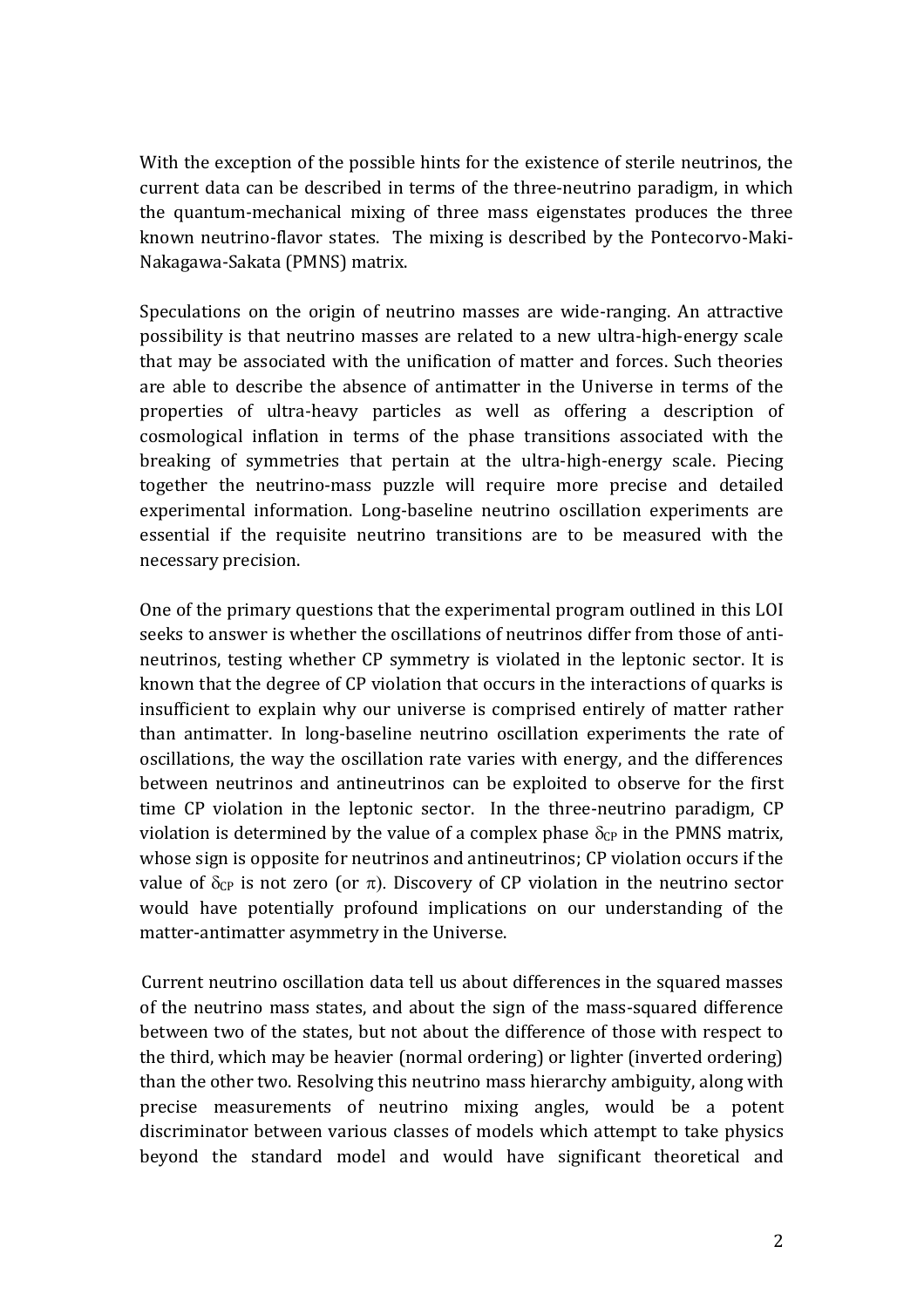cosmological implications. It is also an important input into the interpretation of results from other future neutrino experiments. Long-baseline neutrino oscillation experiments can determine the mass ordering by exploiting the matter effect on the oscillation probabilities, which affects the electron-neutrino component of the neutrino beam, with different effect on neutrinos and antineutrinos, and with opposite sign depending on the mass ordering.

Even without CP violation, electron neutrinos and antineutrinos propagating through the Earth behave differently due to the fact that the material through which the beam passes contains electrons but no intrinsic positrons. This effect must be distinguished from the differences that arise from true CP violation. To unfold these two effects from each other in a single experiment requires a baseline, the distance from the neutrino source to detector, >1000 km. Discrimination can be further enhanced, remaining ambiguities resolved, and the precision of the measurements improved by measuring the oscillation spectrum as a function of neutrino energy, ideally covering both first and second oscillation maxima.

An important goal of the proposed experimental program is to precisely measure other parameters of the PMNS matrix and to test the three-neutrino paradigm and the validity of the PMNS matrix as the description of neutrino mixing and oscillations. This involves measurements of  $v_\mu$  disappearance and both  $v_e$  and  $v<sub>\tau</sub>$  appearance, with the goal of measuring all of the PNMS matrix elements in this single experiment.

A long-baseline experiment requires a massive, high-precision far detector located deep underground. Such a detector can be exploited to make additional crucial measurements and searches for physics beyond the Standard Model. These include searches for baryon number non-conservation (proton decay); measurements of thousands of neutrinos from a core-collapse supernova if one should occur in our galaxy during the operational lifetime of the experiment that would shed light on the formation of a neutron star; and measurements with atmospheric neutrinos, which complement and enhance the oscillation measurements made with beam neutrinos and can provide extended sensitivity to physics beyond the Standard-Model, through the wide range of neutrino energies and distances traveled through the earth that they offer.

To achieve the precision required to make a significant advance in the measurement of neutrino oscillation parameters over current experiments and to reach the desired  $5\sigma$  sensitivity to CP violation, a highly-capable, highprecision near detector is required to measure the unoscillated flux spectrum to a few percent for all neutrino species in the beam  $(v_{\mu}, \overline{v}_{\mu}, v_{e}, \overline{v}_{e})$  and to precisely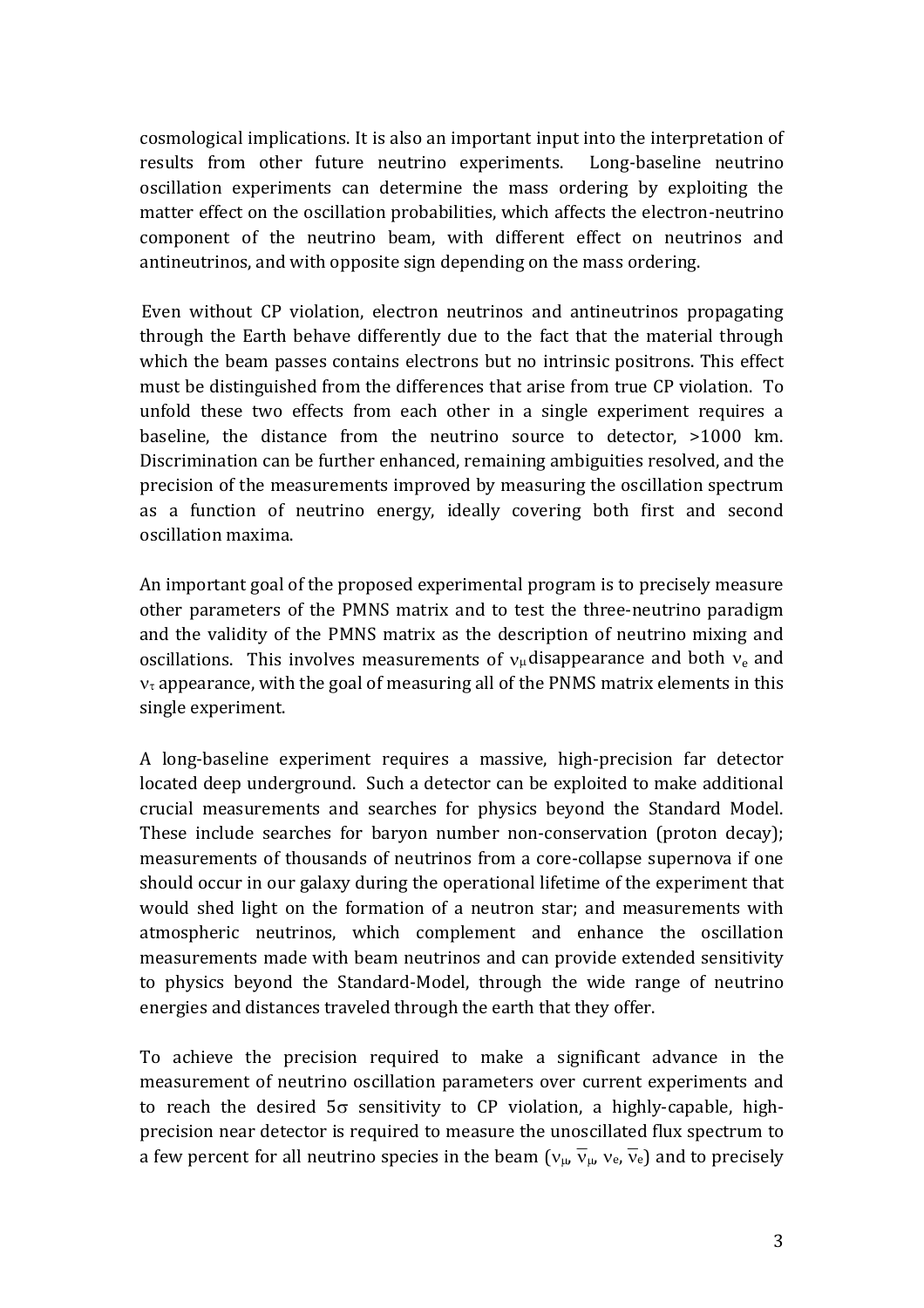measure neutrino cross sections necessary to interpret the far detector signal and backgrounds. This requires a high resolution, magnetized near neutrino detector with high efficiency for identifying and measuring electrons and muons. To measure the small  $v_e$  contamination in the beam with greater precision, the detector would need to be able to distinguish e<sup>+</sup> from e−; this would require a low-density detector with a commensurately long physical radiation length. Use of a target nucleus similar to the far detector would allow cancellation of systematic errors and inclusion of other target nuclei would provide constraints for accurate modeling of nuclear effects. Such a detector, placed in the highintensity neutrino beam needed for the oscillation measurements, will collect a vast sample of neutrino interactions, which will enable a rich program in neutrino scattering physics addressing many non-oscillation topics, such as precision electroweak measurements.

### **Design of the Experiment**

To address this broad and exciting physics program, a number of key elements are required:

- A high-intensity, megawatt class, wide-band, sign-selected muon neutrino beam.
- A massive, high-precision neutrino detector, placed deep underground.
- A baseline sufficiently long to simultaneously determine the mass hierarchy and measure CP-violating effects.
- A highly capable near detector located close to the neutrino source.

Access to this potentially groundbreaking science is now possible because of the important opportunity provided by the expected availability of a new intense neutrino beam at Fermilab and of underground infrastructures at the Sanford Underground Research Facility, which is at a distance of 1300 km from Fermilab. These facilities will make viable the experimental physics program needed for the elucidation of the fundamental questions described above.

Fermilab is prepared to host the Long-Baseline Neutrino Facility (LBNF), strongly recommended by the P5. As host, Fermilab will provide the infrastructure required to carry out a long-baseline neutrino oscillation experiment with the combination of the required accelerators, beamline, target and horn. The LBNF will include: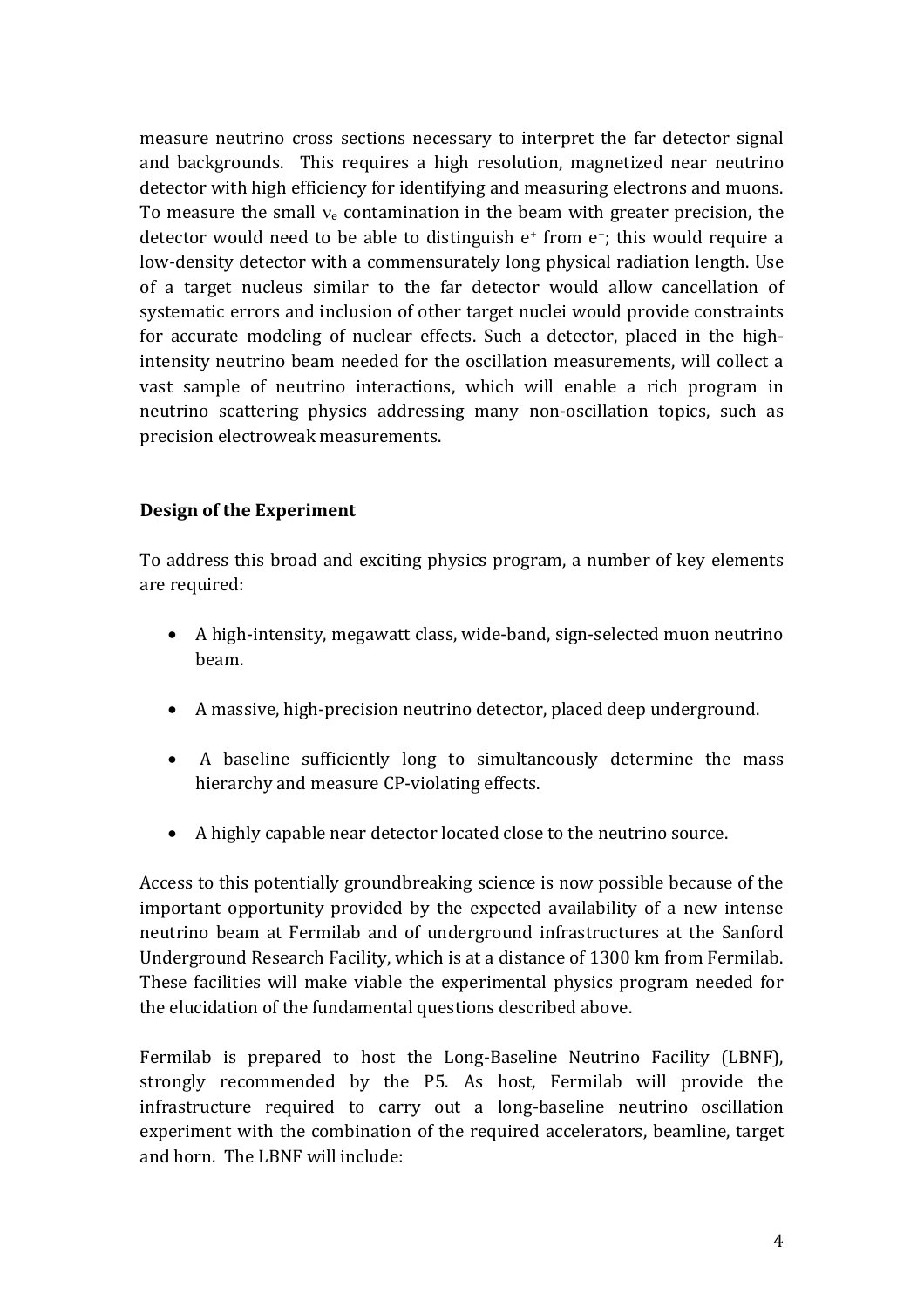- A conventional horn-focused neutrino beam, including a proton transfer line target, horns, decay pipe and absorber, capable of operating at 1.2 MW initially, and with the potential to be upgraded to 2.4 MW. This beam will be driven by the existing Fermilab Main Injector complex, including the planned PIP-II injector upgrades.
- The LBNF far site infrastructure with newly expanded underground space at the SURF, which is foreseen to be created after the complete refurbishing of the Ross shaft in 2017 and other site improvements necessary to house the massive LAr-TPC experimental apparatus.
- The LBNE near site infrastructure required to house the near detector complex.
- The conventional infrastructure, including the primary technical infrastructure such as the cryostat and associated cryogenics for the liquid argon detector.

To address the groundbreaking physics program made possible by the LBNF, the large international collaboration (referred to here as ELBNF), identified in the author list presented in Appendix A, proposes to construct a deep-underground neutrino observatory based on a 40 kton liquid-argon (LAr) time-projection chamber (TPC) at the Sanford Underground Research Facility. Potential designs for the ELBNF far detector have been developed by a number of groups, who now have come together within ELBNF, including both single-phase and dualphase readout technology. The far detector may employ just one of these technologies, or possibly different technologies in a phased implementation, depending on the performance and developing maturity of the candidate designs. These options are being explored by several groups at the CERN Neutrino Platform (e.g. WA105) as well as Fermilab's short-baseline neutrino program.

The collaboration also proposes to build a fine-grained highly-capable near detector located on the Fermilab site. The reference design consists of a largevolume straw-tube tracking detector (STT) and electromagnetic calorimeter inside of a dipole magnet, and resistive plate chambers for muon identification located in the magnet yoke and upstream and downstream steel absorbers. Highpressure argon gas targets and other nuclear targets are embedded in the upstream part of the tracking volume. This system may be augmented by a magnetized LAr or GAr TPC.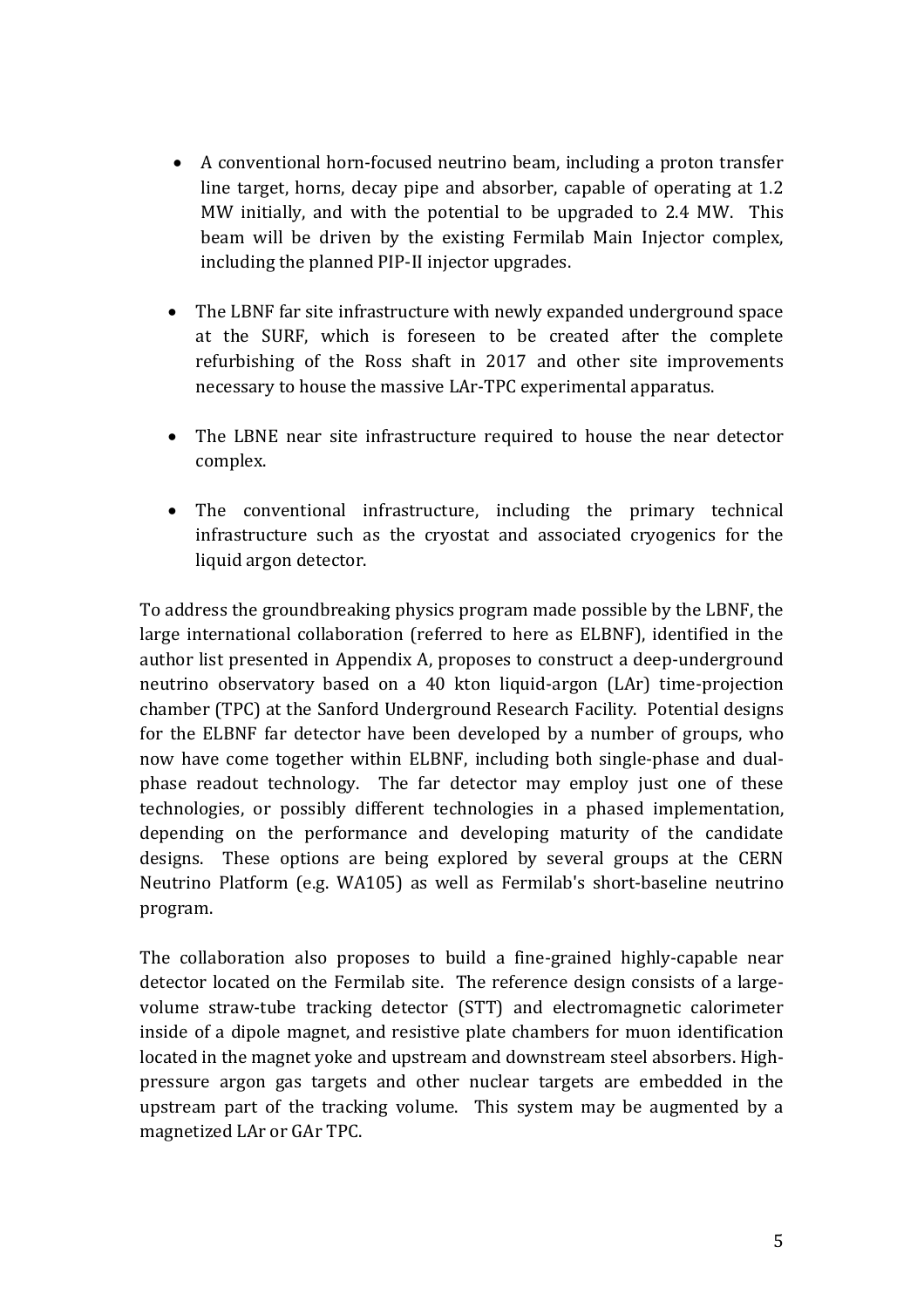#### **Status of the Development of the Experimental Design**

The designs of LBNF and ELBNF build on considerable detailed work already done by a number of collaborations, groups and laboratories who have been working for a number of years to developing designs and plans to address the crucial and fascinating physics program proposed here. This includes work done by the LBNE and LBNO collaborations, which have developed comprehensive designs for long-baseline experimental programs, including beam, near detector, far detector and civil engineering designs to support them, as well as other groups that have developed ideas relevant to this program.

The LBNE Collaboration is developing a design for a single-phase LAr-TPC using wire-plane readout, which is based on the successful INFN ICARUS design. It takes a modular approach based on factory-built anode planes, which can be assembled in configurations and quantities depending on the total size of the far detector. A small-scale prototype, utilizing reduced-scale anode planes, is currently being assembled inside a cryostat at Fermilab that can hold 35 tons (fiducial) of LAr. An Expression of Interest contemplating a full-scale prototype for an engineering as well as a beam test has been reviewed by the CERN SPSC and they have invited submission of a full technical proposal.

The LBNO Collaboration is developing a dual-phase readout LAr-TPC, whose anode is assembled from modules that can be combined to produce a detector of any size. A test of a TPC with the scale of 1 m x 3 m anode plane and a 1-meter drift is currently under construction at CERN. It is planned to build a 6 m x 6 m x 6 m TPC demonstrator (WA105) inside a 8 m x 8 m x 8 m cryostat, illuminated by a charged particle test beam, in the CERN Neutrino Platform. Construction has started for an extension of the EHN1 building in the North Area at CERN to house this and potentially the LBNE test., with the goal of executing initial beam tests before the start of the next long shutdown for LHC upgrades.

Other world-wide efforts on LAr TPC development which will also benefit the development of the LBNF far detector include the upgrades of the ICARUS detector (WA104) for possible use in a short-baseline program at Fermilab, MicroBooNE, the proposed LAr1-ND experiment at Fermilab, the LArIAT test beam program, and other smaller scale R&D programs.

The strategy for integrating these efforts and deciding on the type and configuration of the LBNF far detector system, including the possibility of phased implementation which may involve modules of different design, will be developed and presented in the full LBNF proposal that is anticipated to be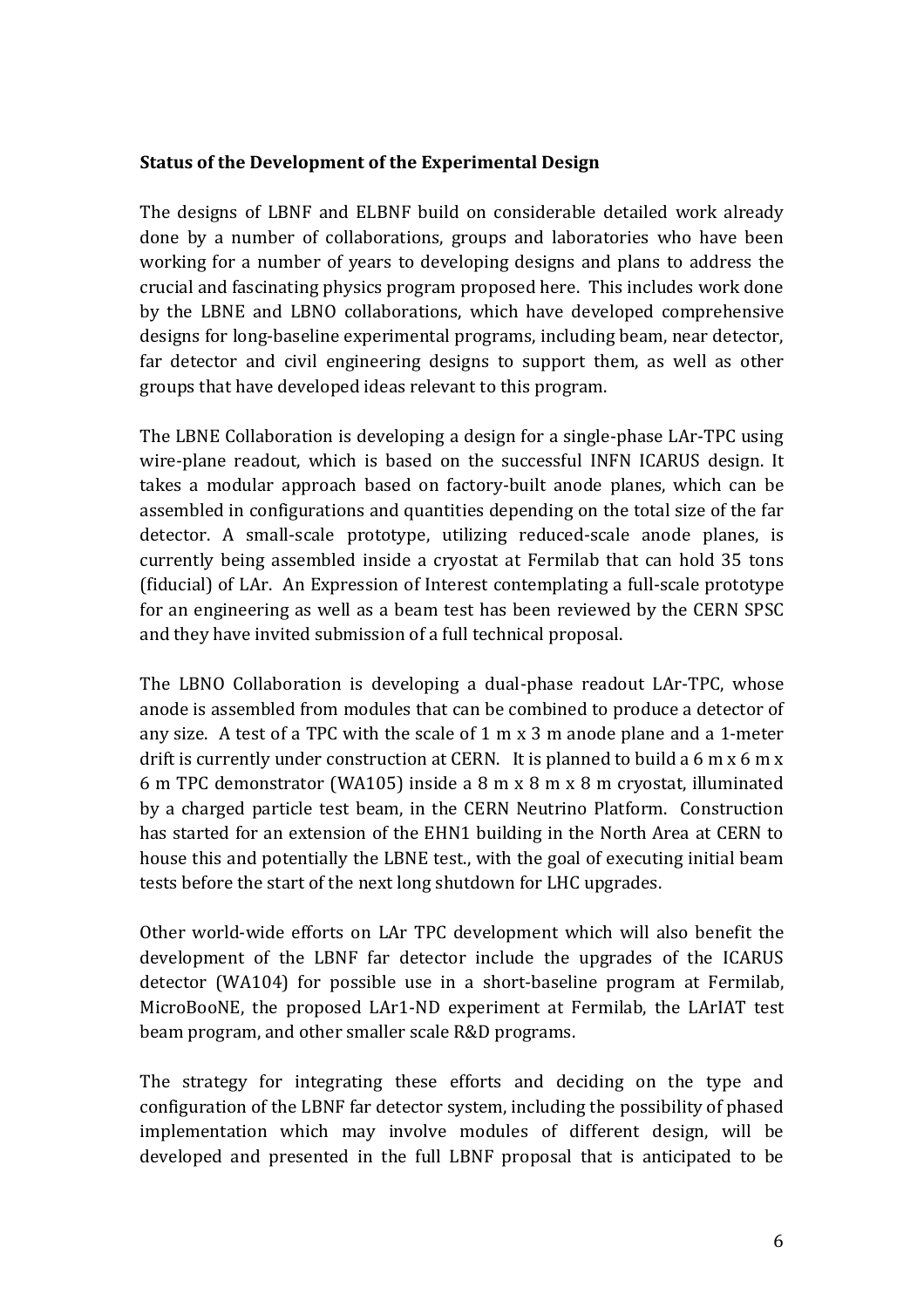### submitted in mid-2015.

A complete conceptual design for a fine-grained near detector in a large dipole magnet with argon and other nuclear targets, as described above, has been developed by the LBNE collaboration[ND-DPR LBNE-doc-6704]. LBNE also has a conceptual design for a LAr TPC inside a similar magnet [LBNE-doc-4724-v10]. A design for a near detector based on a high-pressure gas Ar TPC is under development by LBNO [https://laguna.ethz.ch/indico/getFile.py/access? contribId=53&sessionId=5&resId=0&materialId=slides&confId=59].

A complete design for a beamline utilizing the Fermilab Main Injector has been developed by the LBNE team. It is optimized for the 1300 km baseline from Fermilab to SURF. It is designed for initial operation with the 1.2 MW beam that will be available thanks to the PIP-II project, and with the ability to be upgraded to at least 2.4 MW beam power if future upgrades to the Fermilab accelerator complex are accomplished. The LBNO team has developed designs for beamlines that would utilize the CERN SPS or a proposed 50 or 75 GeV high power PS (HPPS) that are optimized for a 2300 km baseline. Preliminary studies suggest that the horn focusing system developed for the HPPS beam, if applied to the 1300 km baseline from Fermilab to Sanford Lab, would improve the reach for both CP violation and mass hierarchy determination relative to the LBNEdesigned beam.

# **Organization**

It is envisioned that the experiment proposed by the ELBNF detector collaboration in this LOI and the LBNF facility and the ELBNF detector collaboration would be two distinct entities. The international partners may contribute to either or both

The ELBNF Collaboration will be responsible for:

- The definition of the scientific goals and corresponding scientific and technical requirements on the detector systems and neutrino beam line.
- The design, construction, commissioning and operation of the detector systems.
- The scientific research program conducted with the ELBNF detectors and LBNF neutrino beam.

Fermilab will provide the high-intensity proton source that will drive the longbaseline neutrino beam, utilizing the existing Main Injector with upgraded injectors (PIP-II). Fermilab, working with and with the support of international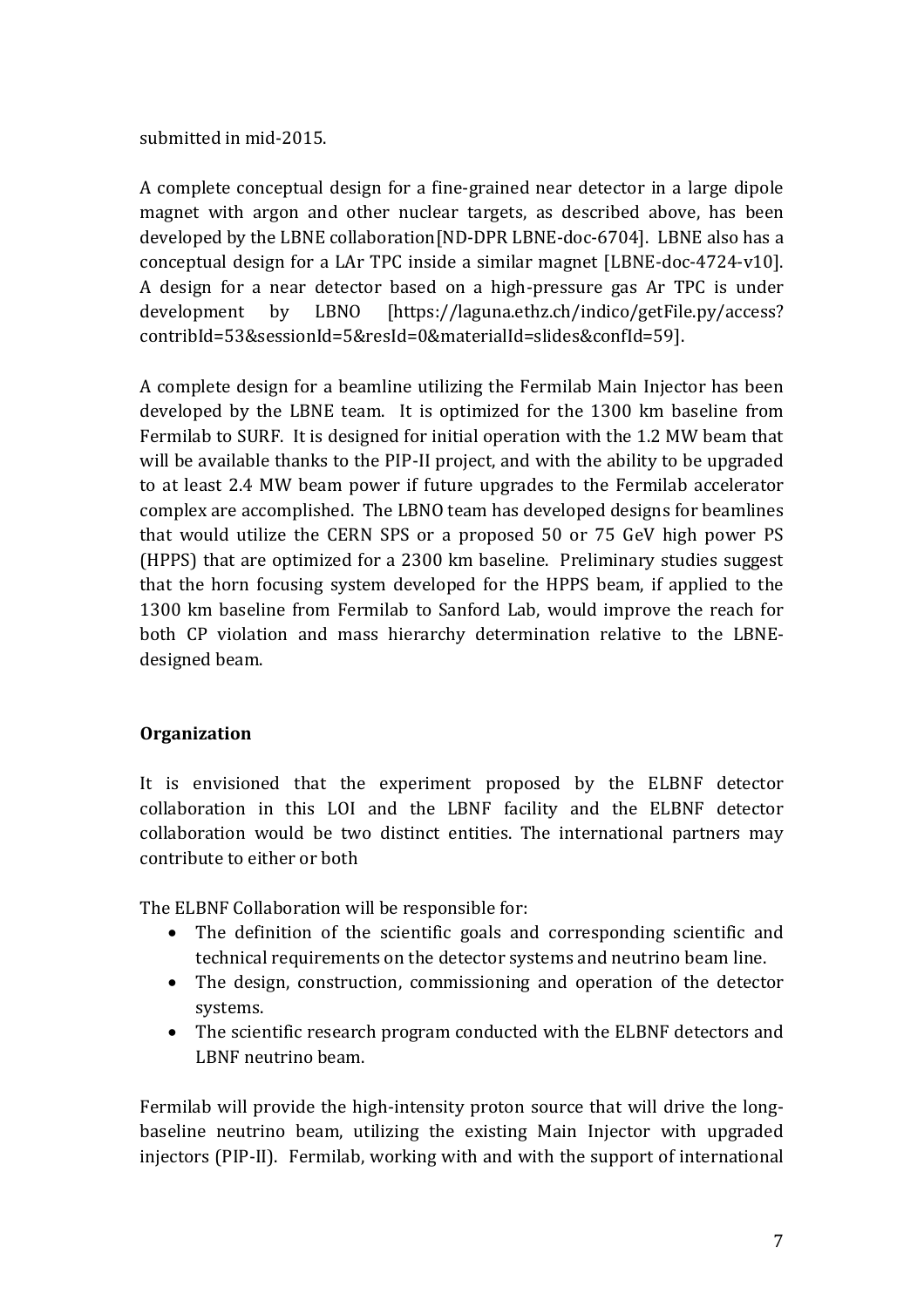partners, will be responsible for the Long-Baseline Neutrino Facility, including:

- Design, construction and operation of the LBNF beamline, including the primary proton beam beamline and the neutrino beamline including target, focusing structure (horns), decay pipe, absorber, and corresponding beam instrumentation.
- Design, construction and operation of the conventional facilities and technical infrastructure on the Fermilab site required for the ELBNF Near Detector complex.
- Design, construction and operation of the conventional facilities and technical infrastructure within the Sanford site, including cryostat and cryogenic systems, required for the ELBNF Far Detector.
- Fermilab, as the host lab, will pay for the operating costs of the facility.

Close and continuous coordination between ELBNF and LBNF will be required to ensure the success of the combined enterprise. An Experiment-Facility Interface Group will be established (by Fermilab) to oversee and ensure the required coordination both during the design and construction and the operational phases of (E)LBNF. This Group will cover areas including

- Interface between the Near and Far Detectors and the corresponding conventional facilities.
- Interface between the detector systems provided by ELBNF and the technical infrastructure provided by LBNF.
- Design and operation of the LBNF neutrino beamline. This is a particularly important activity, since the neutrino-energy spectrum and other characteristics of the neutrino beam, and the ability to measure those characteristics, are a crucial part of the long-baseline experimental program.

The successful model used by CERN for managing the construction and exploitation of the LHC and its experiments will be used as a starting point for the joint management of LBNF and ELBNF. Fermilab, as the host laboratory, will have responsibility for the facilities, and for oversight of the experiment and its operations. Mechanisms to ensure input from and coordination among all of the funding agencies supporting ELBNF, modeled on the CERN Resource Review Board, will be adopted. The same (or similar) structure will be employed to coordinate among funding agencies supporting the LBNF construction and operation.

# **Scientific and Experimental Strategy**

The above conditions are necessary for the previously independent worldwide experimental options to converge on a single facility and for the creation of a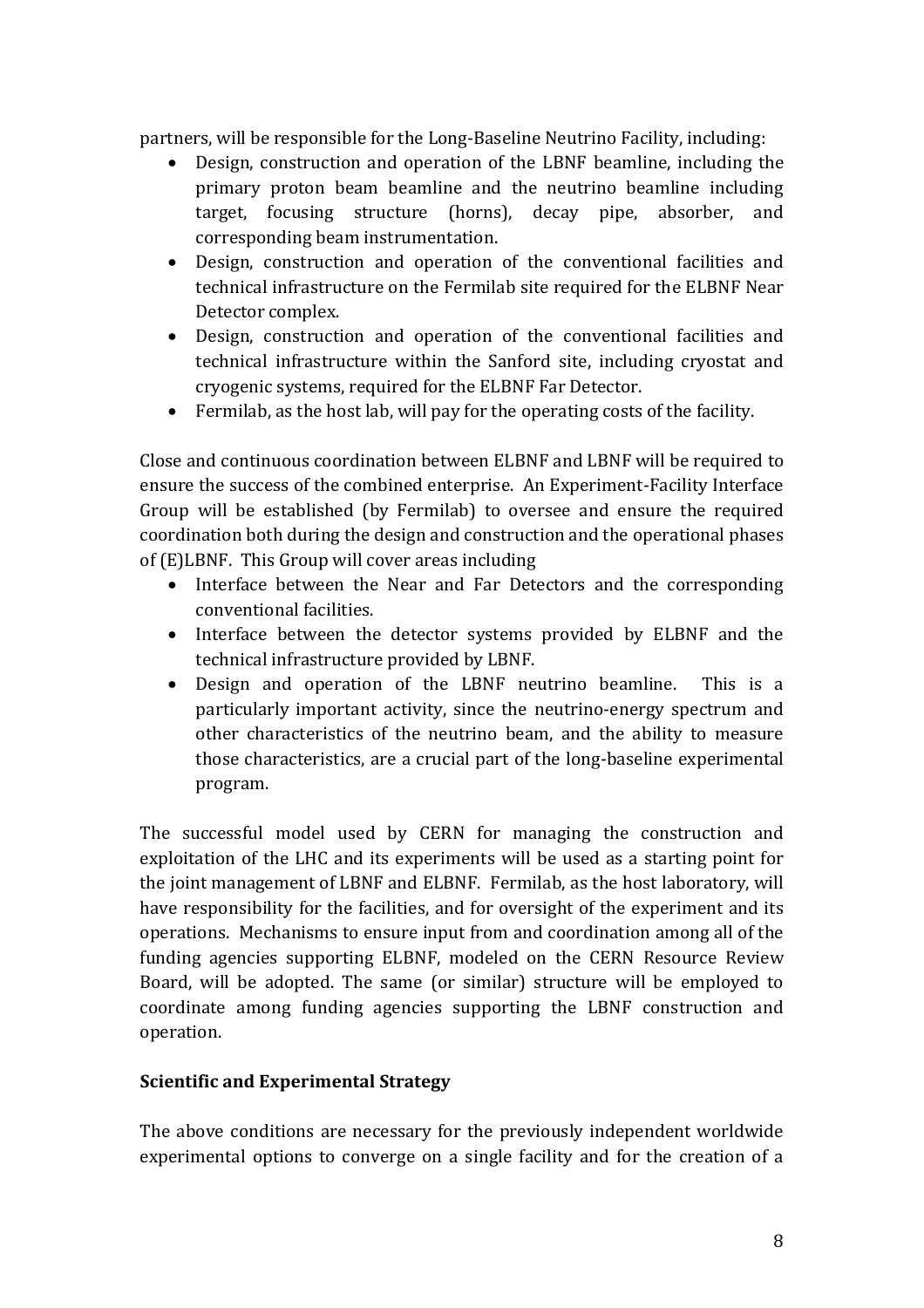unique international collaboration with the necessary capabilities to develop a world-class experiment with FNAL acting as host. The new collaboration supporting this LOI includes key international players in ongoing supporting programs (such as the CERN Neutrino Platform) and this collaboration is in the unique position to propose a credible and effective experimental plan supported by a "Conceptual Design Report" (CDR) to be submitted in the summer of 2015, followed by a fully established cost and schedule (CD-2) by the end of 2017.

We are proposing a strong and timely strategy to benefit from the unique opportunity provided by LBNF:

- The ELBNF collaboration will rapidly establish itself as a world-class player in the deep underground physics field (accelerator and nonaccelerator) through the construction of a modular set of detectors that are not necessarily identical but are of the similar mass.
- The construction of an initial 10-kton detector deep underground at Sanford laboratory on a timescale of 2021 is a top priority to begin the physics program and establish the collaboration in the neutrino landscape. This early first module installation will engage the collaboration, test all the aspects of the underground installation and operation, and will provide an early underground physics program as well as be ready for beam physics as soon as PIP-II is implemented.
- Remaining modules will follow in rapid succession in order to complete the 40 kton detector in a timely fashion.
- The new international collaboration will leverage the CERN Neutrino Platform as an important facility for detector design and development. The collaboration will also utilize the infrastructure of both its University partners and science laboratories located around the world.
- The collaboration will have the necessary expertise intellectual resources and critical mass to accrete the financial resources to design and implement this challenging plan.
- We expect to start data taking from accelerator operations in 2024 and extend until around 2035 (a decade of beam operations) in order to fully exploit this remarkable facility.
- Our experiment offers a unique, exciting and challenging program that adopts a modular approach to get first science early and drive the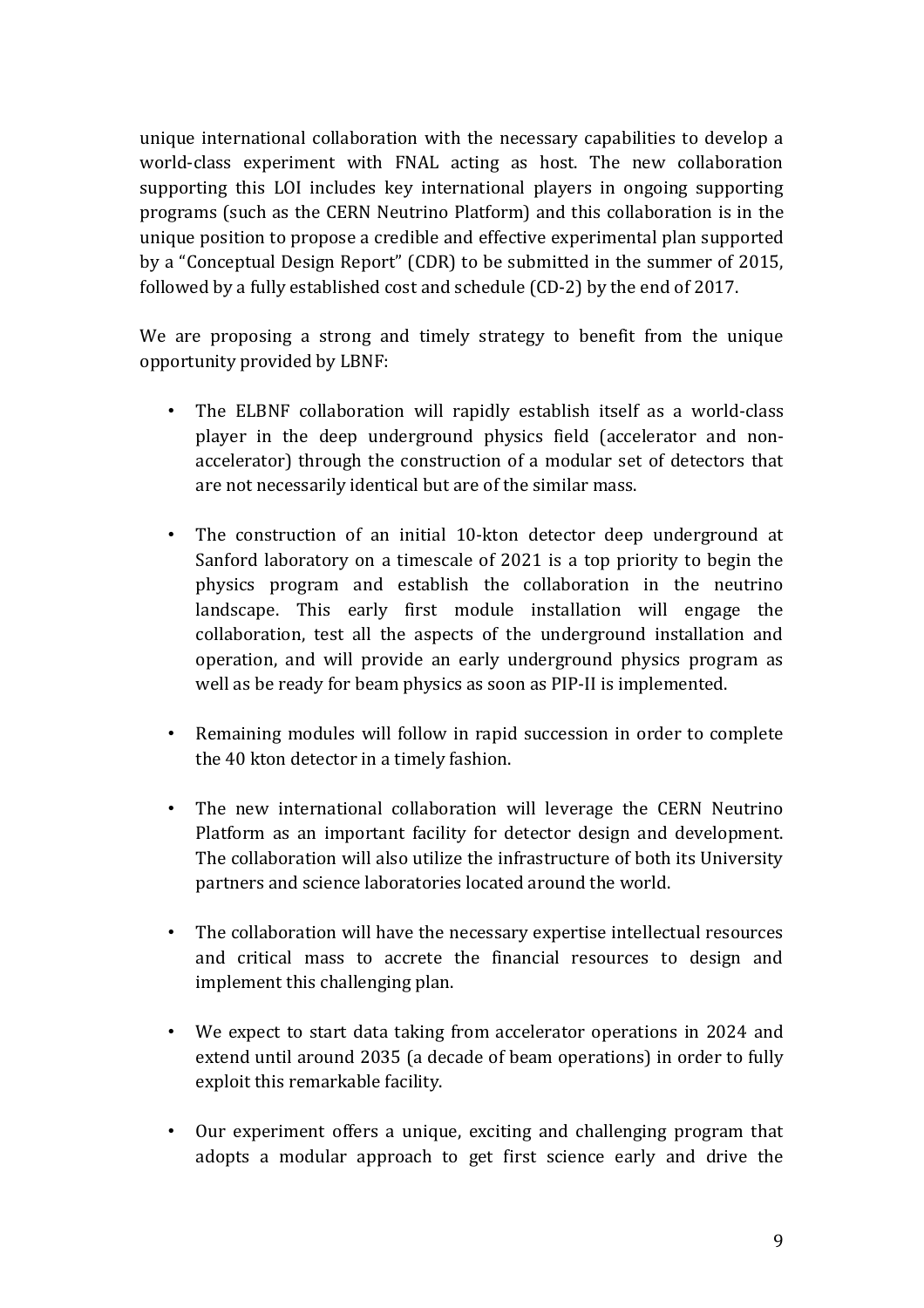establishment of the facility that will lead to the scientific discoveries that are core to the LBNF programme.

# **Strategic Decisions to be addressed in the CDR**

There are a number of key strategic decisions that will need to be addressed by the ELBNF collaboration as part of the writing of the CDR. For illustration, a sample of the issues to be addressed include:

- Examine the trade offs between a single large cavern as compared to multiple smaller, modular caverns.
- Determine the optimal construction strategy. Is it better to clone identical modules or to construct detectors with increasing volumes (as risks are mitigated)?
- Based on a given funding profile, how should the funds be allocated to optimize the scientific impact. When does a finely segmented near detector need to be in place?
- When does the neutrino beam line need to be completed when PIP-II is ready or earlier in order to exploit 700 KW beam currently serving NOvA which could be deployed in the LBNF beamline as soon as the beamline is done?
- Define the final mix of technologies. Should the LAr technology be single phase, two-phase, or a combination of both?
- Consider the benefits of constructing a small (approximately 100 ton) demonstrator before 2021 in the underground laboratory at Sanford in order to retire technical/implementation risks.
- Determine the timeline for key decisions and establish milestones, such as CD-2/3 reviews to drive the program forward.
- Determine the roadmap to produce "CD-1 like" documentation (with detailed costing) within the coming year.

# **Immediate Plan Moving Forward**

Given the scientific importance and urgency, the intention is to form the full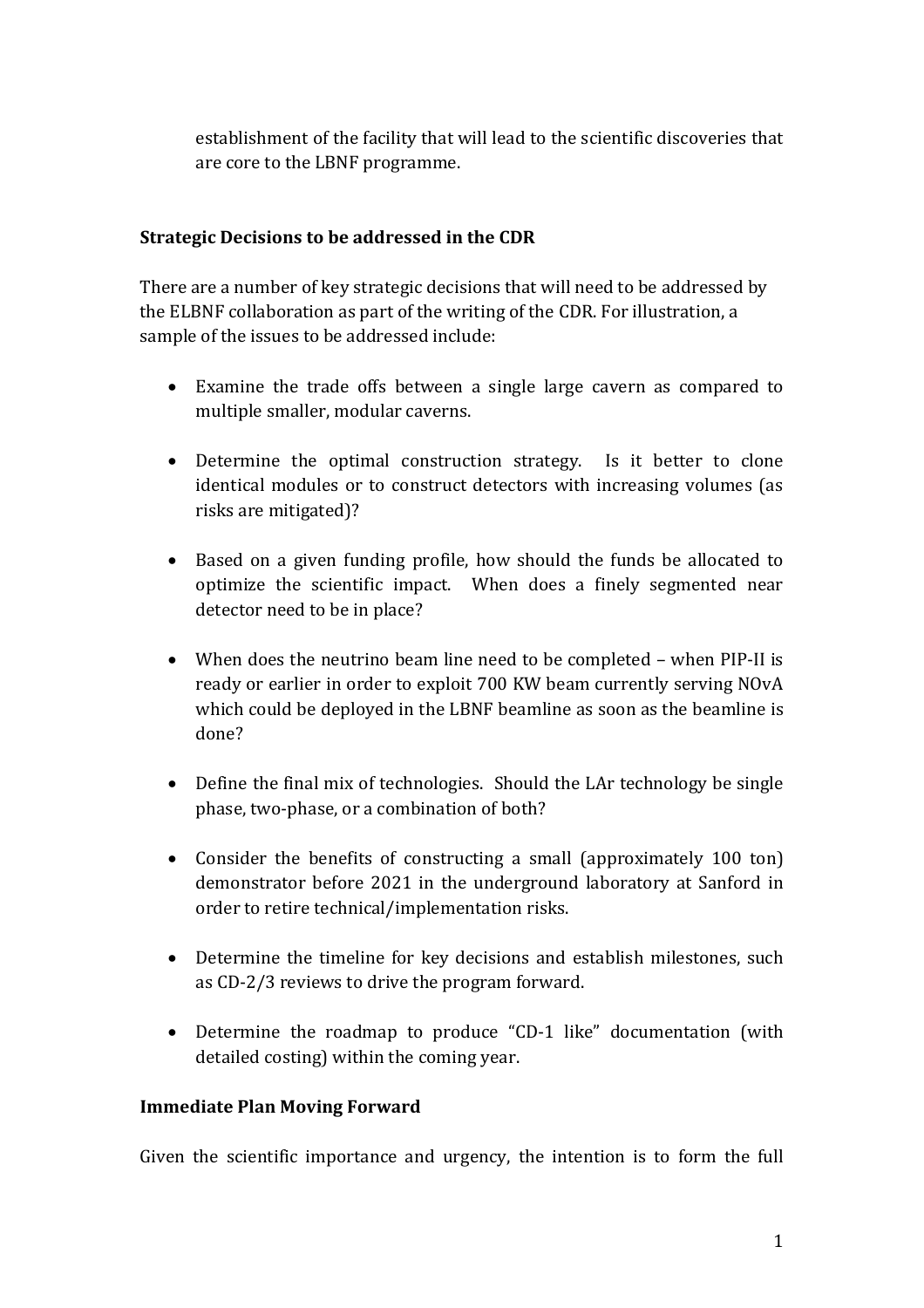EBLNF collaboration structure on a rapid timescale. In particular, as soon as possible, we as the newly forming collaboration intend to:

- Establish the collaboration, implement a governance model, and choose leadership for the collaboration.
- Determine the roadmap for the completion of the writing of a CDR and for the provision of the "CD-1 like" supporting material including a cost and schedule within the coming year.

### **Summary**

This LOI establishes the first step in the creation of new, international collaboration that unifies the world's two very long-baseline neutrino collaborations and other interested scientists from all over the world. It proposes to build a state-of-the-art liquid argon detector deep underground for the purposes of unraveling the mysteries of the neutrino, observing proton decay, and detecting thousands of neutrinos coming from a supernovae explosion, and a high-resolution near detector to support the measurements with the far detector and enable a rich program in neutrino scattering physics. This collaboration will exploit the major and expanded facilities foreseen at Fermilab and Sanford Underground Research Facility in order to carry out its science. To quickly establish itself on the world stage, the collaboration aims to have a 10-kton-module underground in 2021. The goal is to begin beam operations with the full scope detector in 2024 and the plan is to operate the experiment for more than a decade.